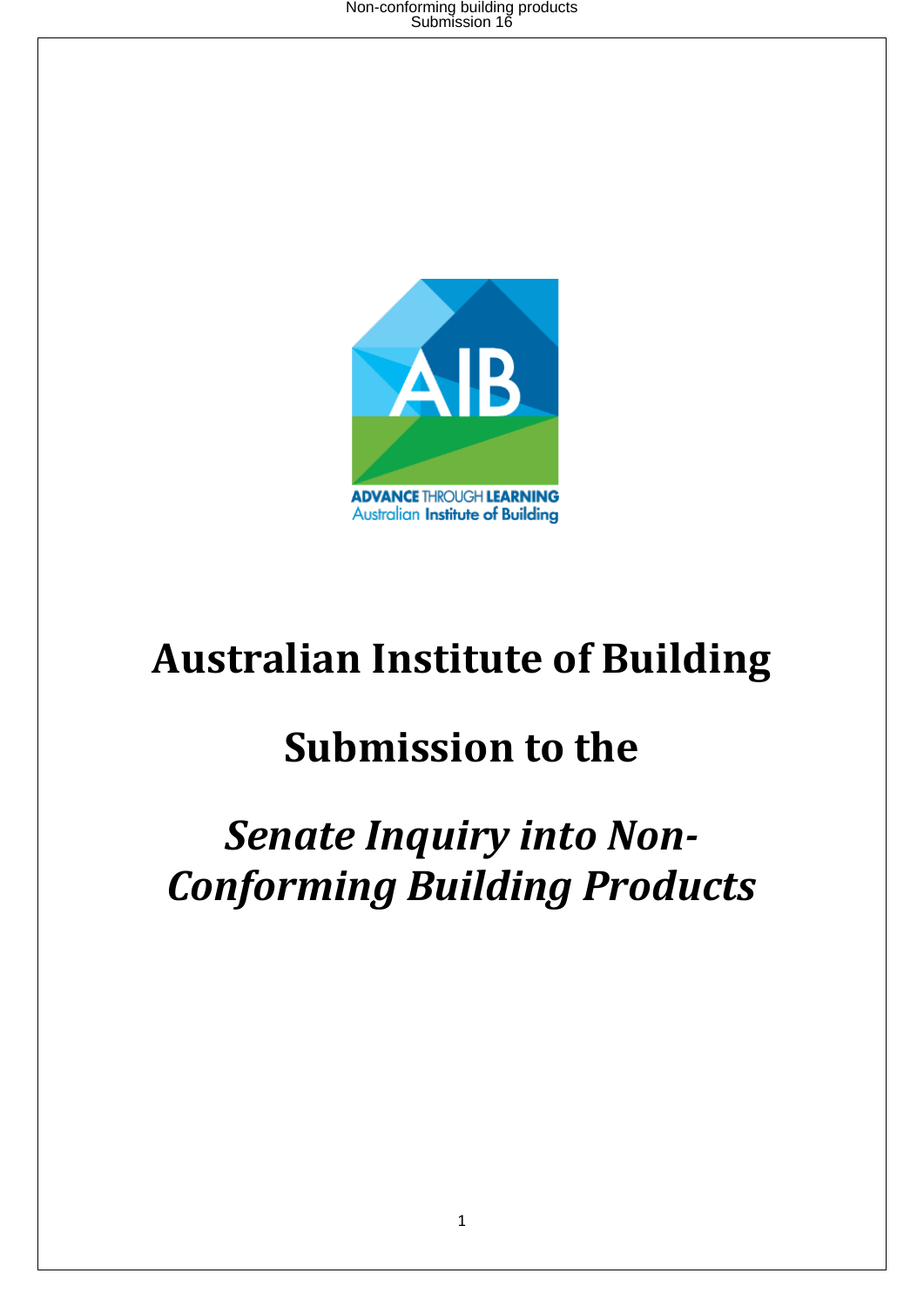## **Introduction**

The Australian Institute of Building (AIB) welcomes the opportunity to lodge a submission to the *Senate Inquiry into Non-Conforming Building Products.*

Building materials quality and testing is an important issue of risk management that needs to be addressed in a focused and coordinated manner by Governments, industry, research institutes and professionals bodies in the built environment. AIB advocates for research into this issue, product conformity of building products and a thorough and cost-effective testing regime.

Founded in 1951 and granted a Royal Charter in 1969, the Australian Institute of Building (AIB) concerns itself with increasing the professionalism amongst builders. The AIB is the voice of professionally trained and experienced construction managers who number more than 80,000, according to the 2011 census. AIB members hold degree qualifications in building and construction management and work as project managers and in senior levels within construction companies. With a focus on supporting the next generation of building professionals, AIB cooperates with universities to ensure the relevance of undergraduate programs in building disciplines, and assists in improving course curriculums. AIB accredits only the courses of the highest standards.

### **AIB Objectives**

The objectives of the AIB are:

- $\triangleright$  To promote excellence in the construction of buildings and just and honourable practices in the conduct of business.
- $\triangleright$  To advance the study of Building and all kindred matters, arts and sciences.
- $\triangleright$  To encourage the friendly exchange between members of knowledge in practical, technical and ethical subjects.
- $\triangleright$  To uphold the dignity of the profession of Building and status of the Institute.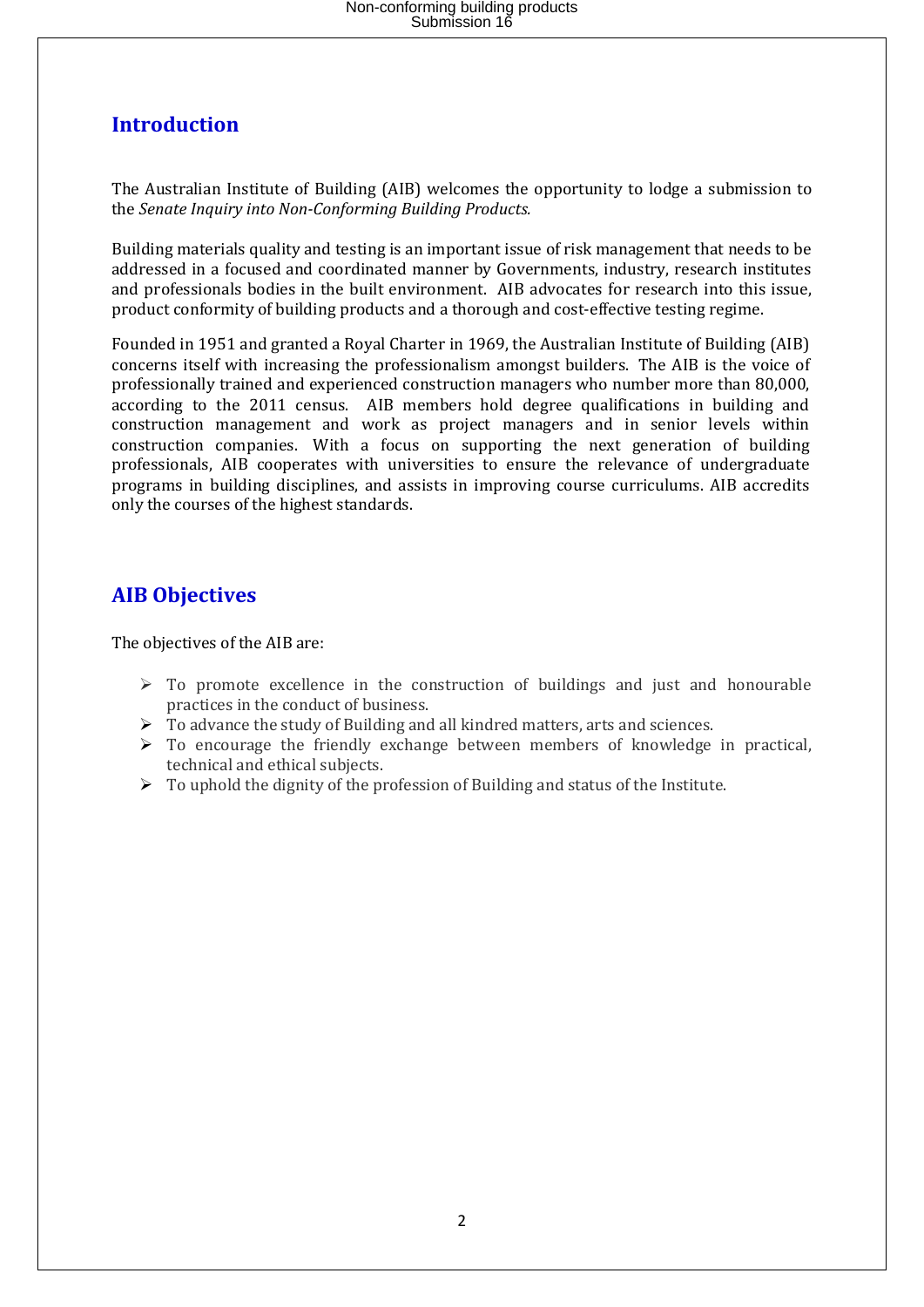## **Terms of Reference**

On 23 June 2015, the Senate referred an inquiry into non-confirming building products to the Senate Economics References Committee for inquiry, with particular reference to:

- a. the economic impact of non-conforming building products on the Australian building and construction industry;
- b. the impact of non-conforming building products on:
	- i. industry supply chains, including importers, manufacturers and fabricators,
	- ii. workplace safety and any associated risks,
	- iii. costs passed on to customers, including any insurance and compliance costs; and
	- iv. the overall quality of Australian buildings;
- c. possible improvements to the current regulatory frameworks for ensuring that building products conform to Australian standards, with particular reference to the effectiveness of:
	- i. policing and enforcement of existing regulations,
	- ii. independent verification and assessment systems,
	- iii. surveillance and screening of imported building products, and
	- iv. restrictions and penalties imposed on non-conforming building products; and
- d. any other related matters.

These Terms of Reference will be answered in turn.

#### **a. The economic impact of non-conforming building products on the Australian building and construction industry;**

As stated in *Procurement of Construction Products - A guide to achieving compliance:*

*At the end of June 2012, the building and construction industry generated \$305 billion in total income, incurred \$275.4 billion in total expenditure, and employed 950,000 persons. Construction products are estimated to comprise 30% of project costs; therefore, approximately \$82.62 billion dollars was spent on their procurement in 2011–12. One major builder estimated the average cost of rework due to non-conforming products was between 0.25% and 2.5% of the overall contract value.* 

This works out at up to \$2.06 billion immediate cost to builders of reworking due to faulty building products, and this does not include the costs of rework 5, 10 or 20 years later, or the costs to the economy of the effects on human health and safety due to nonconforming building products.

#### **b. The impact of non-conforming building products on:**

- **i. industry supply chains, including importers, manufacturers and fabricators,**
- **ii. workplace safety and any associated risks,**
- **iii. costs passed on to customers, including any insurance and compliance costs; and**
- **iv. the overall quality of Australian buildings;**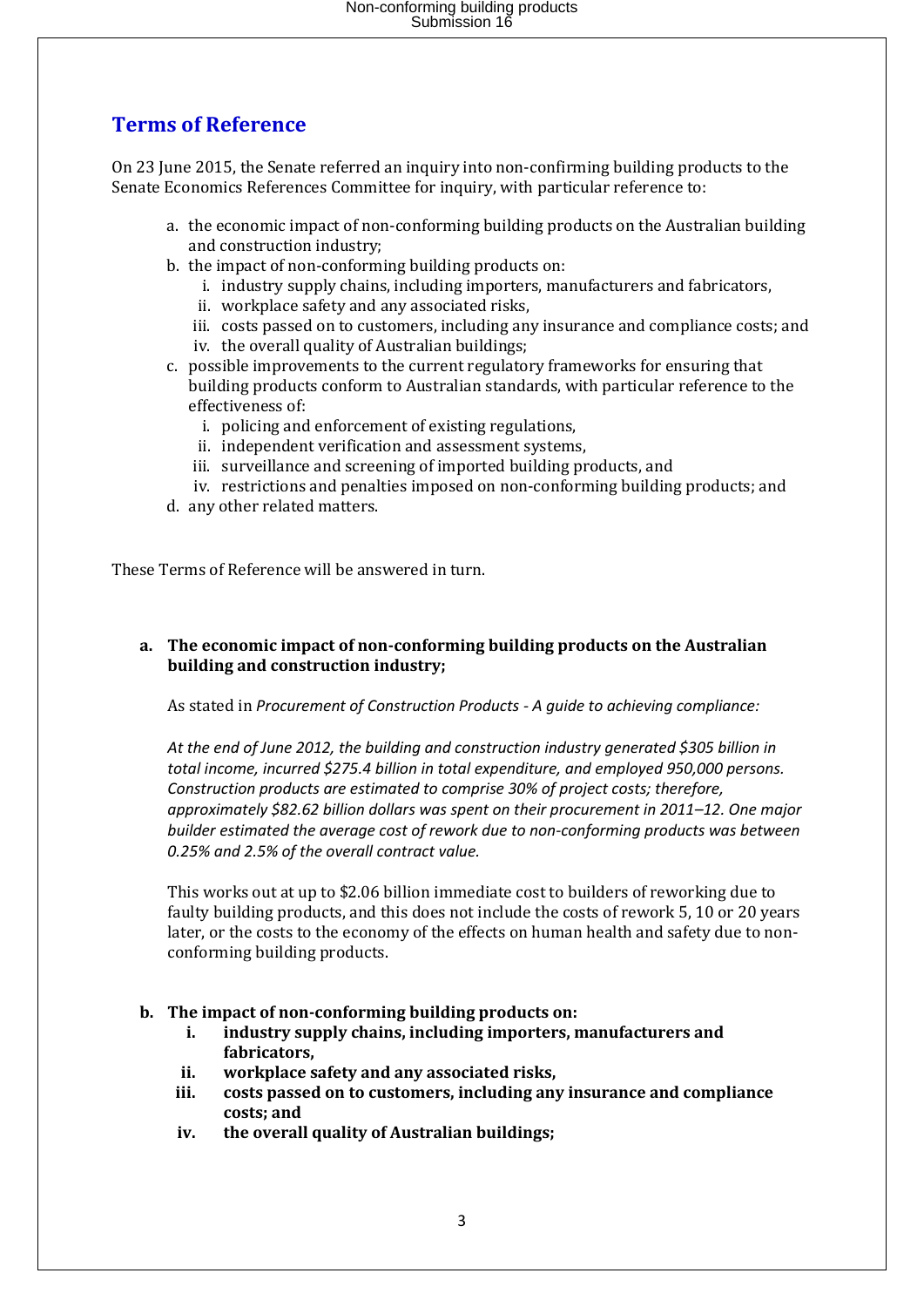The post-incident analysis that Metropolitan Fire and Emergency Services Board published in relation to the 2015 Lacrosse Apartments fire highlights the importance of this issue in particular the risks to occupants, the risks to responding emergency services, the community and the pitfalls of poor building practitioner performance.

Further, in 2003, a hangar at the RAAF Fairburn base in Canberra collapsed due to faulty building materials, which led to twelve people being seriously injured. In 2012, up to 24 imported glass panels fell from the entrance of the new ASIO building being constructed in Canberra, although in this instance no one was injured. It is well known in the industry that compliance and workmanship were lacking on 'Building Education Revolution' (BER) projects. These incidents highlight the need for greater emphasis on building materials quality, as well as a testing regime.

There are a number of reasons why construction production quality is an issue, and product conformity<sup>1</sup> and conformity assessment<sup>2</sup> for building products do not currently exist in Australia. These include:

- $\triangleright$  Time and cost are key drivers in the construction process, and quality often comes third behind these two drivers;
- $\triangleright$  There is a perception that the cost paid for higher-priced products will not bring value for money;
- $\triangleright$  There is resistance from many manufacturers;
- $\triangleright$  The Federal Government has not been proactive on this issue, and the market has as a result moved toward reducing 'red tape';
- $\triangleright$  There has been a loss of technical resources, as well as delegated responsibility;
- $\triangleright$  Buyers in a global marketplace are often not well-informed of whether the products they are purchasing have been subject to product conformity and conformity assessment;
- $\triangleright$  The procurement market has been and is changing there is a trend towards integrated project delivery; and there are new stakeholders such as banks, superannuation funds and insurance funds; and
- $\triangleright$  There is the pressure of international trade obligations, and the desire not to be seen to be putting up trade barriers to the Australian market.

AIB believes that quality research is needed addressing:

**.** 

- a. Identification of high risk construction products.
- b. Non-conformance what is the level & what the problems are.
- c. Identification of the likelihood of construction product failure.

#### **c. Possible improvements to the current regulatory frameworks for ensuring that building products conform to Australian standards, with particular reference to the effectiveness of:**

<sup>&</sup>lt;sup>1</sup> Product Conformity is the testing of performance to prove that the material, component, joint or assembly is capable of conforming to the requirements of the relevant Standard. In Australia very few construction Standards include Product Conformity requirements, and unless these are made 'Normative' (compulsory), manufacturers can claim compliance to the Standard without actually doing any testing.

<sup>&</sup>lt;sup>2</sup> Conformity Assessment is the periodic assessment of manufactures to check that the products they produce meet the requirements of the product Standard. The requirements for this process are specified in a number of ISO/IEC Standards.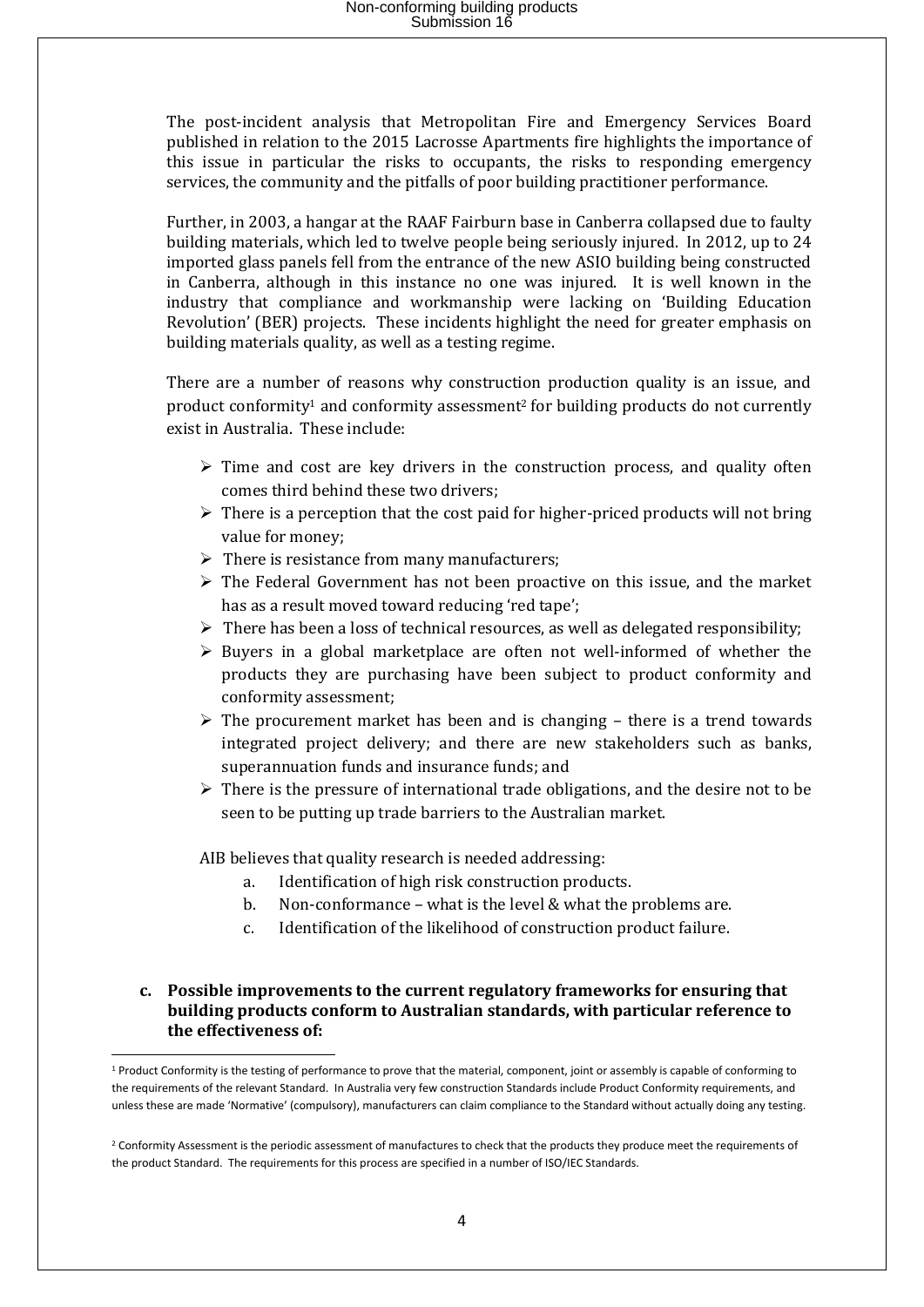- **i. policing and enforcement of existing regulations,**
- **ii. independent verification and assessment systems,**
- **iii. surveillance and screening of imported building products, and**
- **iv. restrictions and penalties imposed on non-conforming building products; and**

AIB holds the following positions in relation to building materials quality and testing:

- $\triangleright$  Product Conformity should be implemented, with a shift from an 'informative' to a 'normative' approach, meaning that some form of testing would become compulsory;
- A National Register of Certified Construction Products (NRCCP) would be valuable to inform the industry and building professionals;
- $\triangleright$  AIB will not undertake building materials testing in the foreseeable future, either on behalf of its members, or for third parties;
- $\triangleright$  Standards and regulations should not be overly harsh, but at the same time should be rigorous enough to adequately protect construction workers and the users of the building or other construction throughout its lifespan;
- $\triangleright$  Responsibility for adherence to the various applicable Australian standards and regulations should rest with the manufacturers and retailers, not with builders;
- $\triangleright$  Consumer protection, safety and sustainability are the way to advocate the issue, as the Federal Government does not want to be seen to be introducing protectionist trade measures;
- $\triangleright$  There should be drafting, submission and acceptance of project proposals for individual standards to revise from 'informative' to 'normative':
- $\triangleright$  The testing of products should ideally be at the point of manufacture, with overseas standards thorough enough to have faith in their processes; and
- $\triangleright$  There should be some level of identification of the source of product inputs (i.e. traceability).

AIB is also of the view that Australia needs a national building compliance office, similar to CASA for aircraft. The governing body overseeing the new office should have representatives from industry, the professions, and regulators. A program should be established that establishes an office for construction compliance, perhaps called the 'Australian Building & Construction Compliance Office' (ABCCO), which would aim to ensure compliance of, and improve standards of, both workmanship and products, and possibly manage the NRCCP. The ABCCO would be representative of the industry, profession and regulators and funded to develop and manage a compliance testing process to ensure building materials of consequence, assessed by an agreed risk assessment, are compliant with Australian Standards. AIB advocates that significant funding in the order of \$10 million of federal funding over three years would be required to commence a program that establishes an office for construction compliance, to be known as the Australian Building and Construction Compliance Office.

#### **d. Any other related matters.**

AIB's position is that greater professionalism is critical in reducing the use of non-conforming building products in the building and construction industry. In terms of the education levels of construction managers, federal and state governments need to legislate higher educational standards to ensure that they have the necessary skills to manage large scale projects, and the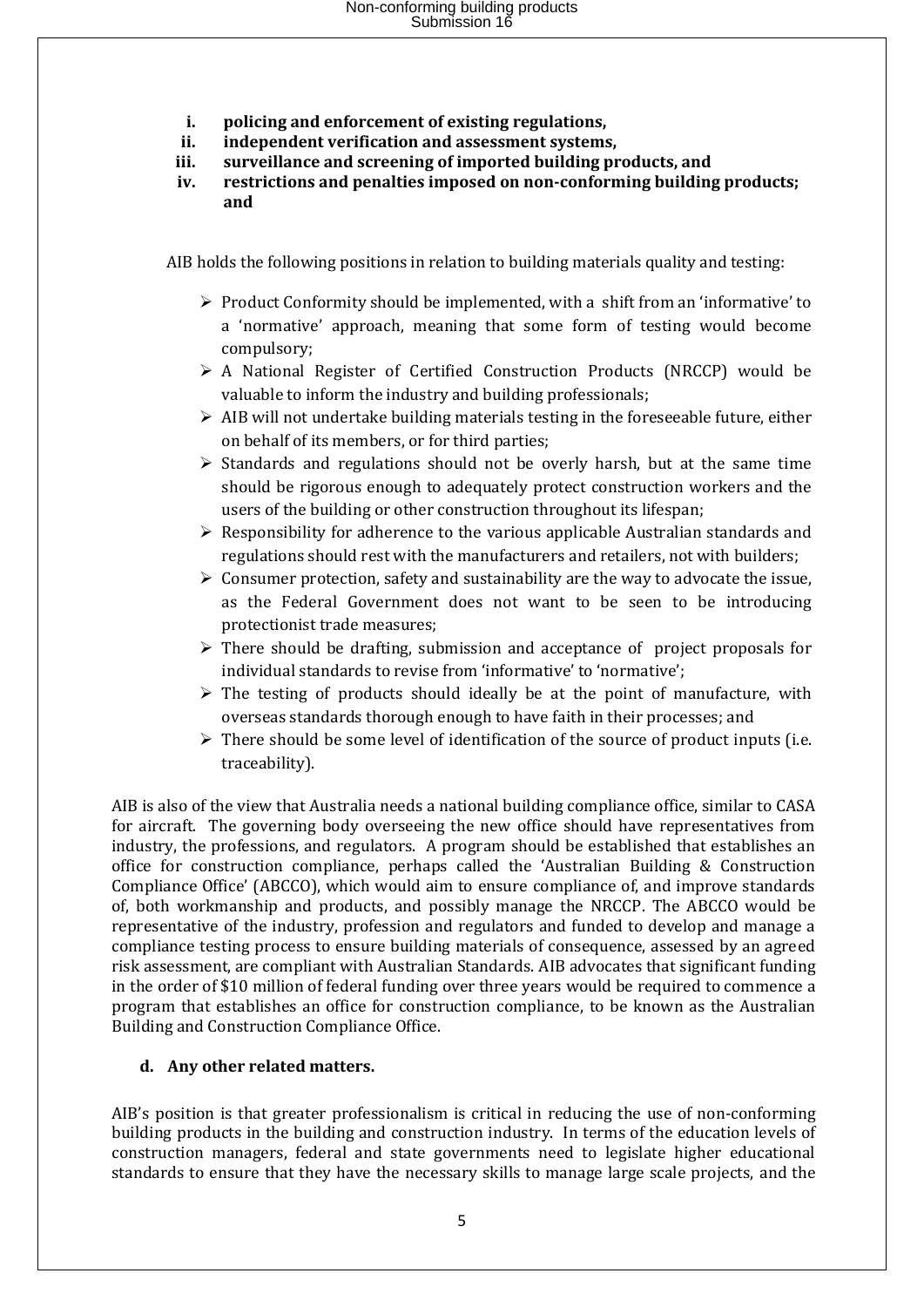associated quality control aspects. Higher educational standards and quality control skills are also important for tradespersons working in the building and construction industry.

The AIB administers the National Building Professionals Register (NBPR), which allows those registered to use the title 'Chartered Builder' after their name. AIB full members can use the title 'Chartered Building Professional'. AIB requires its members to undertake Continuing Professional Development (CPD) in order to retain AIB membership, and the ability to use these titles, with those on the NBPR also required demonstrate the requisite insurances and financial position.

AIB emphasises that federal and state governments should legislate that only suitably qualified and experienced construction managers, as assessed by the professional association, should be allowed to manage large scale commercial, infrastructure and residential projects, and that only those that are tertiary-qualified in a construction management degree should be allowed by law to refer to themselves as a 'construction manager', just as 'engineer' and 'architect' are protected professional titles in most states. This would curtail the situation of many construction companies growing exponentially with directors lacking quality control skills or simply the education, and allowed, unchecked to manage large scale projects to their own, the profession's and the public's detriment.

### **End of Submission**

Submission lodged on 3 August 2015.